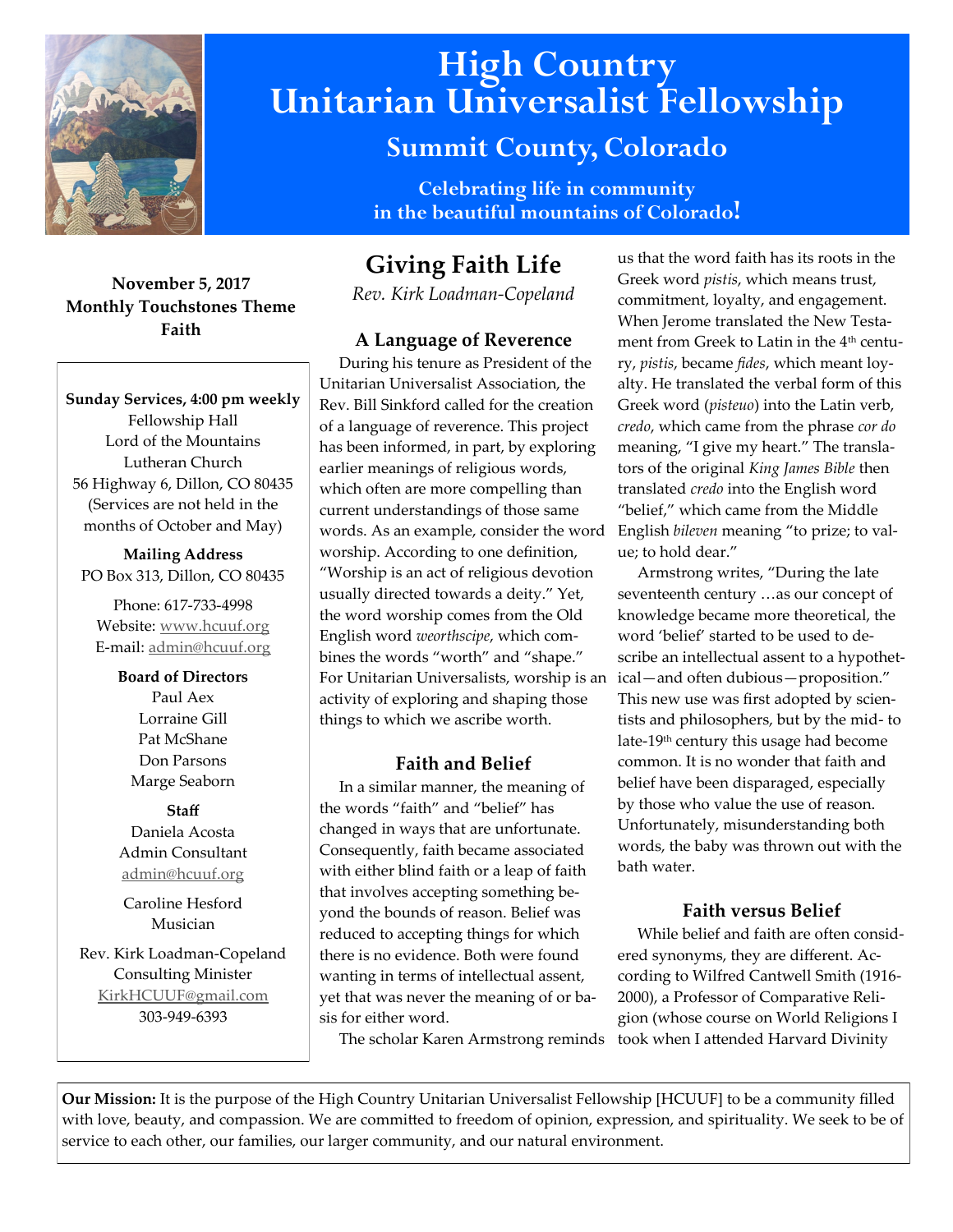School), belief has to do "with the holding of certain ideas," which is to say that belief is about content. Faith, on the other hand, is about process. Belief is a noun, faith is a verb. To put our faith in something or someone is to "faith."

#### **High-wire Acts**

 Martin Copenhaver, president of Andover Newton Theological School, writes, "Imagine that you are at a circus. A skilled high-wire artist has accomplished so many marvelous feats that the audience has come to believe that he can do almost anything. The ringmaster



addresses the crowd: 'Ladies and gentlemen, how many of you believe that this daring man can ride safely over the high wire on his bicycle while carrying someone on his

shoulders? If you believe he can do it, please raise your hand!' Many in the audience raise their hands. 'Very well, then,' says the ringmaster, surveying all the raised hands, 'now who would like to be the first to volunteer to sit on his shoulders?' The difference between belief and faith is the difference between staying in your seat and volunteering to climb on the shoulders of the high-wire artist."

#### **Looking through a Window**

 In his book, *Faith for the Unbeliever*, Unitarian Universalist minister Daniel Kanter writes, "More than an adherence to a belief system, faith is an orientation to life. It is looking out at the world

from a particular perspective, and using that perspective to consider the meaning of our existence." Kanter uses the image of a four-paned window as a metaphor



for faith. We look out through the window onto the world, life, and "the vast landscape of our experience." Each pane corresponds to a specific aspect of faith:

"guiding beliefs, areas of trust, loyalties, and worldview." As Kanter observes, "One pane may need a little cleaning, while another may be more clear."

### **The Experience of Faith**

 Faith is a condition of being human that grows out of our experience. The newborn's relationship to his or her par-



ents and other caregivers is based on faith. To the extent that those adults are faithful with

their love and care, the newborn forms strong bonds with others and learns to trust life itself. If nurturing is absent, the infant will not form attachments and trust will be replaced with life-long distrust and an inability to make meaningful connections.

#### **The United States?**

 Our relationships with institutions are also based on faith. When faith decreases, the fabric of society becomes

frayed. The components of faith, which are trust, commitment, loyalty, and engagement are

weakened or absent. The "United" States is a result of a complex matrix of elements that includes

- vision, ideals, courage,
- conflict, history, laws,
- compromise, traditions, affection,
- patriotism, connections, and much more.

This unity, as well as our faith in it, has never been guaranteed. It must be won anew in each generation through dialogue, compromise, civility, respect, agreeing to disagree, and an abiding commitment to the common good.

 On July 27, 2004, Barack Obama delivered the keynote address at the 2004 Democratic National Convention. He said, "There is not a liberal America and a conservative America—there is the United States of America. There is not a black America and a white America and

Latino America and Asian America there's the United States of America." His words captured the ideal of America, but not the reality. It is distressing to realize that we are divided into opposing groups with almost no overlap in the middle.

#### **A House Divided**

 On June 16, 1858, Abraham Lincoln, who had just been selected as the Republican candidate for the US Senate for the state of Illinois, said in a speech on slavery at the Republican State Convention, "A house divided against itself cannot stand." While he was accurate in his biblically-based assessment (Mark 3:25) of America, many felt that he lost the Senate race against the Democratic candidate, Stephen Douglas, because of his views on slavery in that speech.

#### **Another Civil War?**

 Various polls in America have chronicled a decline of faith in politics, in democratic institutions and democracy itself, in people, generally, and in those who are part of the partisan opposition, specifically. We live, writes Ross Douthat, a *New York Times* columnist, in "increasingly self-segregated social worlds." Finding comfort in tribalism, we have allowed stereotypes to triumph over reality.



**Little Round Top, site of a Civil War battle at Gettysburg**

 Recalling Lincoln is intentional because some believe that America may be more divided now than at any time since the Civil War. Heather Digby Parton writes online in *Salon*, "…I think … that conservatives and liberals have finalized the realignment that began back in the 1960s, when the civil rights move-

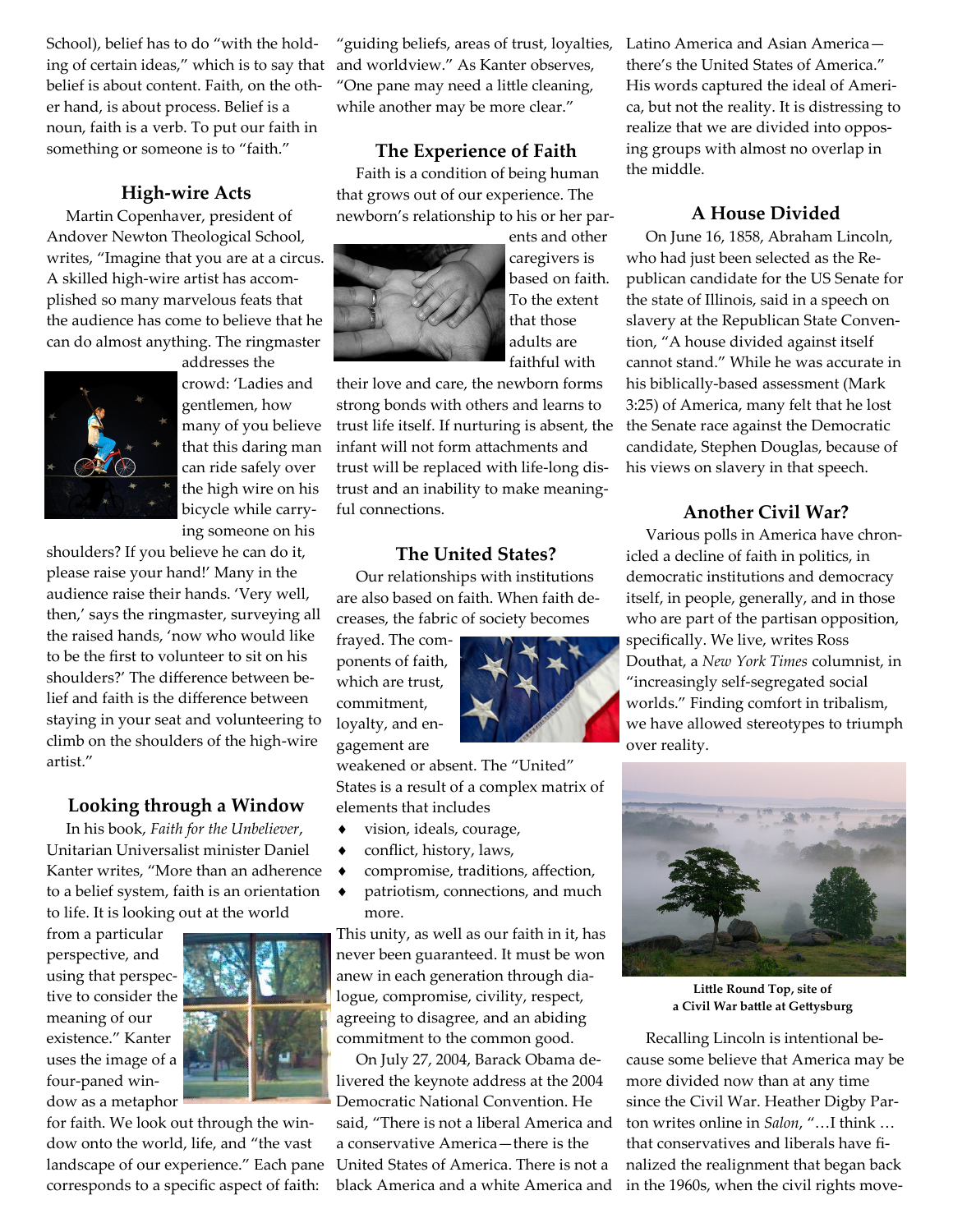ment and the GOP's …'Southern strategy' changed the two parties' centers of gravity. Both parties are now more ideologically and culturally homogeneous than they've ever been in the modern era."

 She continues, "Whatever the reasons for this deepening ideological division, it will make this political period exceptionally difficult. The American system has a bad track record in dealing with intense polarization, as a look back at the decades before the Civil War will tell you. Many of the fundamental issues that animate the divide today are similar to those that splintered the nation back in the 1850s. Indeed, they have never been fully settled…."

#### **Survey Says!**

 Digby, as she is known, was reacting to a survey published in October 2017 by the Pew Research Center on political polarization in the American public. This survey has been conducted periodically since 1994. The survey concluded that "divisions between Republicans and Democrats on fundamental political values—on government, race, immigration, national security, environmental protection and other areas—reached record levels during Barack Obama's presidency. In Donald Trump's first year as president, these gaps have grown even larger."

 Pew further comments that "the magnitude of these differences dwarfs other divisions in society, along such lines as gender, race and ethnicity, religious observance or education." Based on ten political values in the survey, the average partisan gap grew from 15% in 1994 to 17% in 2004, and to 36% today.

 In 1994, fewer than 20% in both parties viewed the opposing party very unfavorably. "Currently, 44% of Democrats and Democratic-leaners have a very unfavorable opinion of the GOP, [while]… 45% of Republicans and Republican-leaners view the Democratic Party very unfavorably."

 Perhaps most notable is the difference in opinion about America. In terms of what contributes to America's success, 68% of Democrats attribute the

country's success more to "its ability to change," while 61% of Republicans say the nation's "reliance on long-standing principles" has been more important. Another Pew study conducted in April 2017 shows that while 59% of Republicans expressed quite a lot of confidence in the future of the United States, only 28% of Democrats express a similar confidence.

#### **A Loss of Trust**

 Edelman, the world's largest public relations company, has been conducting the *Trust Barometer* survey for 17 years. The survey is now done in 28 countries. In 2016, the bottom on trust dropped out. CEO Richard Edleman said, "…we are in such a crisis with trust that our faith and connection with the integral parts of our society is in collapse."

 Edleman noted that, trust "…is now the deciding factor in whether a society can function. As trust in institutions erodes, the basic assumptions of fairness, shared values and equal opportunity traditionally upheld by 'the system' are no longer taken for granted. We observe deep disillusion on both the left and the right…. There is growing despair about the future…."

 Edleman outlines four elements related to the implosion of trust.

- First, the collapse of trust has become a systemic threat.
- ◆ Second, while there may be modest trust in institutions of business and government that does not transfer to the leaders of those institutions who are routinely distrusted.
- Third, government is no longer considered an effective force in leading change.
- Finally, the media is now seen to be so politicized that it is unable to meet its reporting obligations. Its default is following social media rather than driving the conversation.

 Tonia Ries, Executive Director of Edelman Square, writes that the 2017 results of the *Trust Barometer* reveal a direct link between a decline of trust in institutions, especially government, and the rise of populist movements. Faith is

replaced by fear, and the consequences are devastating.



#### **Losing Faith in America**

 We are, in fact, a house so divided that our ability to continue to stand is now in question. Given this, where do we place our faith? Given this, how can we narrow and heal the divide?

 Lee Hamilton, a Democrat, served in the US House of Representatives from 1965 to 1998. He is concerned that we've lost the ability to use the techniques of democracy:

- civility
- negotiation
- compromise
- transparency
- respect for minority views and
- accountability.

 The biggest casualty, however, has been the loss of trust and its impact on our faith in America. Jeff Boss writes, "Without trust, there is no basis for relationships, no shared purpose, … and thus no room to grow. Without trust in oneself and/or others there is no capacity *to* change." We, all of us, should have as our goal "giving faith life." The central task in achieving this goal is building trust. This task is daunting in the age of fake news, alternative facts, a growing culture of lying, Internet trolling, etc. Yet building trust is the only way to restore the "full faith and credit" of America.

#### **The Speed of Trust**

 Stephen M.R. Covey, son of the late Stephen R. Covey (1932-2012), has expanded on his father's work. The elder Covey wrote, "Trust is the glue of life. It is the glue that holds organizations, cultures and relationships together. Ironically, it comes from the speed of going slow. With people, fast is slow and slow